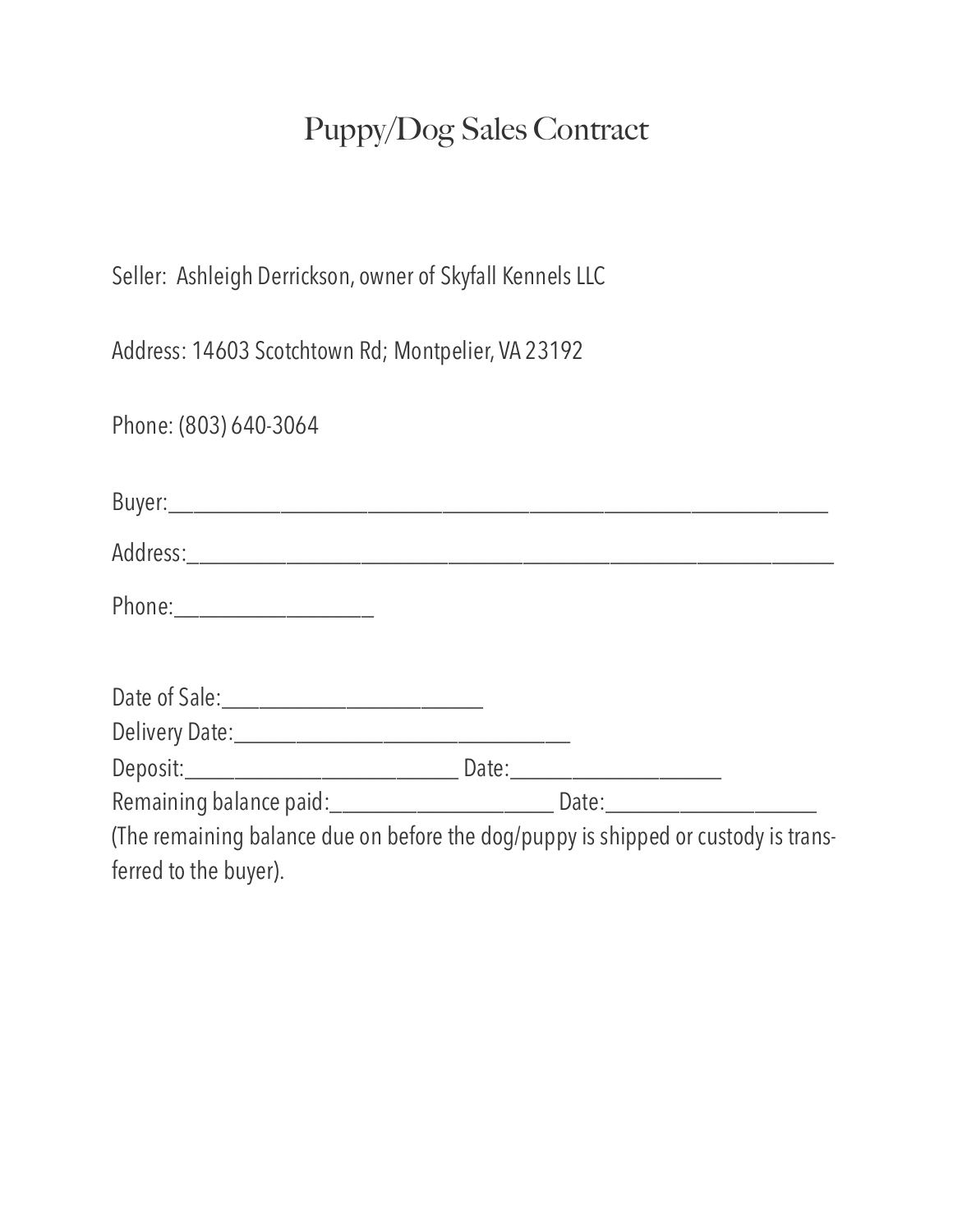## DESCRIPTION OF PUPPY OR DOG

| <b>Breed - Belgian Malinois</b> |                                                          |  |
|---------------------------------|----------------------------------------------------------|--|
| $Sex:\_\_\_\_\_\_\_\_\_\_\_\_$  |                                                          |  |
|                                 |                                                          |  |
|                                 | Litter/Registration Number _____________________________ |  |
|                                 |                                                          |  |
|                                 |                                                          |  |
|                                 |                                                          |  |
|                                 |                                                          |  |
|                                 |                                                          |  |
|                                 |                                                          |  |
|                                 |                                                          |  |
|                                 |                                                          |  |
|                                 |                                                          |  |
|                                 |                                                          |  |
|                                 |                                                          |  |
|                                 |                                                          |  |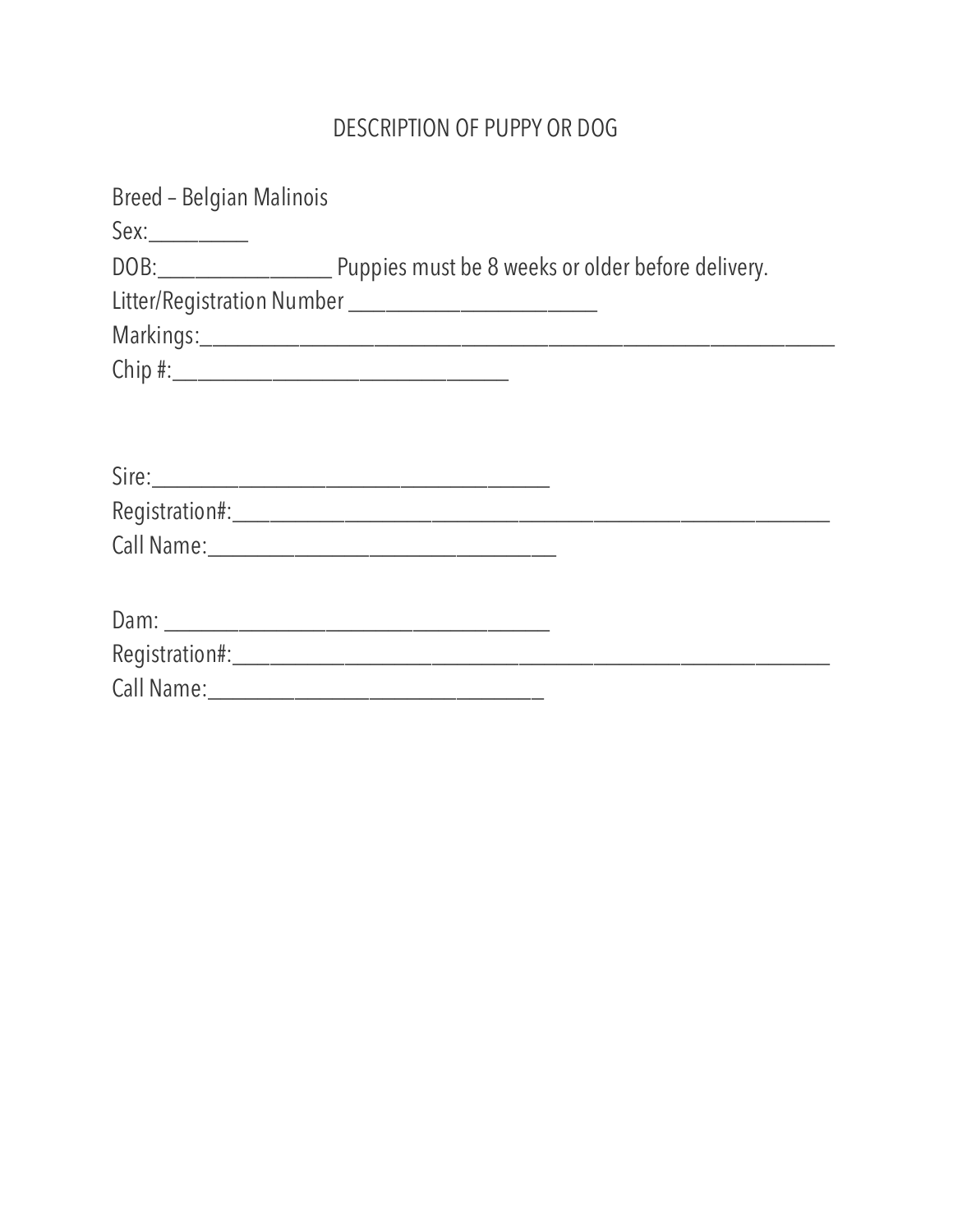- This puppy/dog is a purebred Belgian Malinois. This puppy/dog is of typical temperament and structure, and embodies the basic standards of the Belgian Malinois breed.
- The pedigree furnished is correct.
- In the case that the dog/puppy is bred by Skyfall Kennels LLC, the kennel name must be featured after the buyer's chosen name for the puppy/dog, like this: "Puppy/dog's name" vom Skyfall.
- If the dog/puppy is not already registered before the sale, the AKC and/or UKC registration papers will be filled out after the sale is complete and will be forwarded to the Buyer when they have been returned by AKC and/or UKC.
- Puppy/dog sale price must be paid in full before the puppy/dog leaves the care of the Seller for shipment and/or transportation unless otherwise stated by the seller.
- Shipping and/or transportation will be arranged by the Buyer and at the cost of the Buyer. Seller must agree with the company and terms of shipping and/ or transportation.
- The Seller is NOT held responsible for any death or injury of the puppy/dog caused by the process of shipping and/or transportation.
- In the event that the puppy/dog is unwell or unsound within 48 hours since purchased, and the puppy/dog has been seen by a licensed vet, the purchase price of this puppy/dog will be refunded if the Buyer provides the Seller with a veterinary certificate indicating that the puppy/dog is unwell or unsound, and the Buyer must return the puppy/dog to the Seller within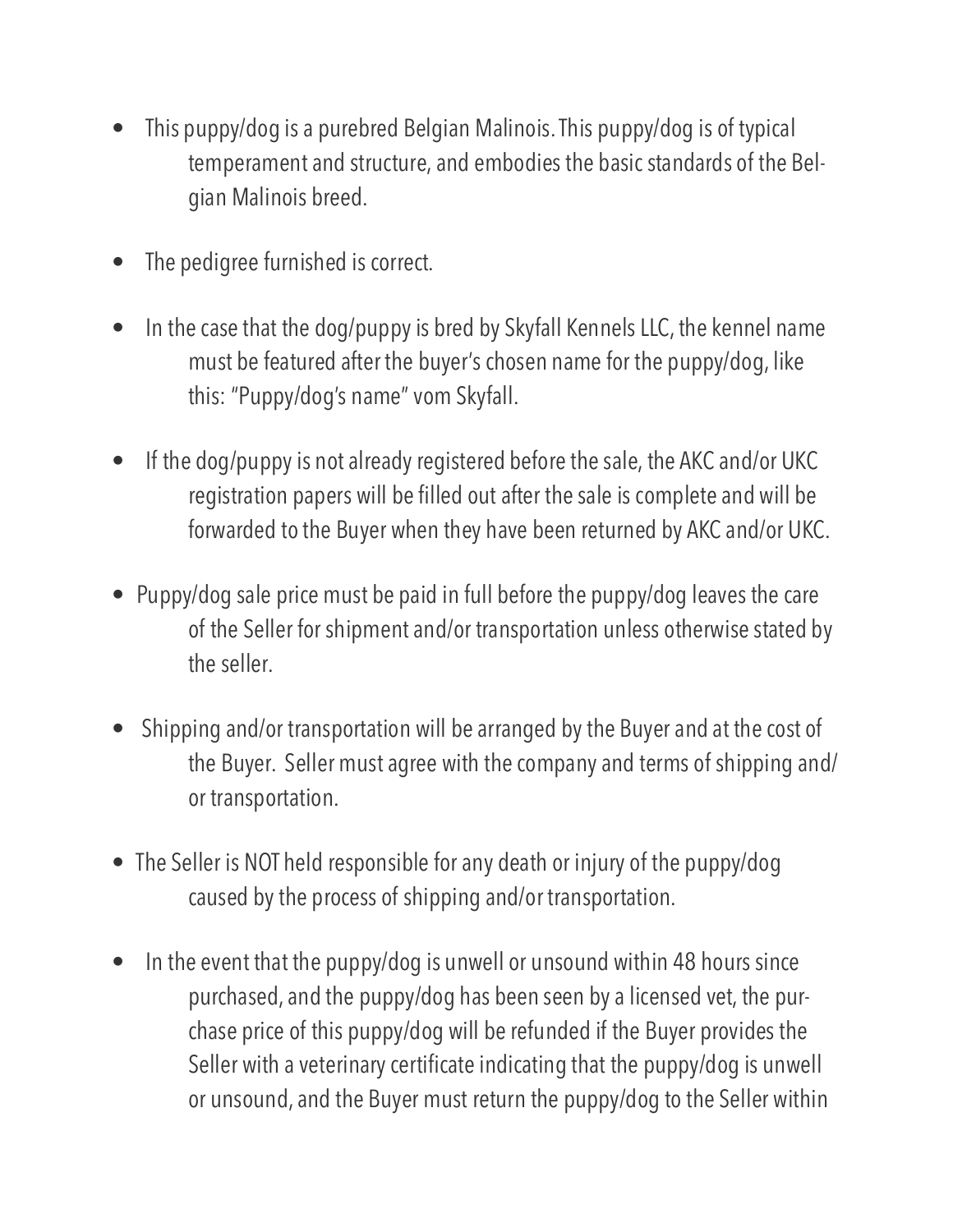72 hours of delivery or on an arranged return date decided by both the Seller and the Buyer. All veterinary or shipping costs will be paid by the Buyer.

- In the case that the purchase price has to be refunded, it will be refunded only if or when it has cleared and been credited to the Seller's account.
- Both sire and dam of the puppy/dog in question are health tested by the breed requirements and are clear of genetic issues.
- The Seller has placed a 1 year health guarantee that the puppy should remain free of GENETIC illness within 1 year of age. This illness must be proven to be genetic by a licensed vet. In the event that the puppy succumbs to a GENETIC illness, not caused by the injury, the Seller will either provide a replacement puppy/dog of equal value, or a refund of 80% of the original purchase price.
- The Seller states that the puppy/dog will be evaluated by a licensed vet before the puppy/dog is purchased and/or shipped, and, to the best of the Seller's and a licensed vet's knowledge, the puppy/dog is healthy at the time of sale.
- The puppy/dog is up to date on vaccinations, and its records will accompany the puppy/dog at purchase.
- If at any time the Buyer is unable or does not want to keep or care for the puppy/ dog, the Buyer MUST contact the Seller and the puppy/dog MUST be returned to the Seller unless the Seller allows the Buyer to sell the puppy/ dog, and in that case, the Buyer must inform the Seller as to where the puppy/dog is sold to and must provide contact information. If the puppy/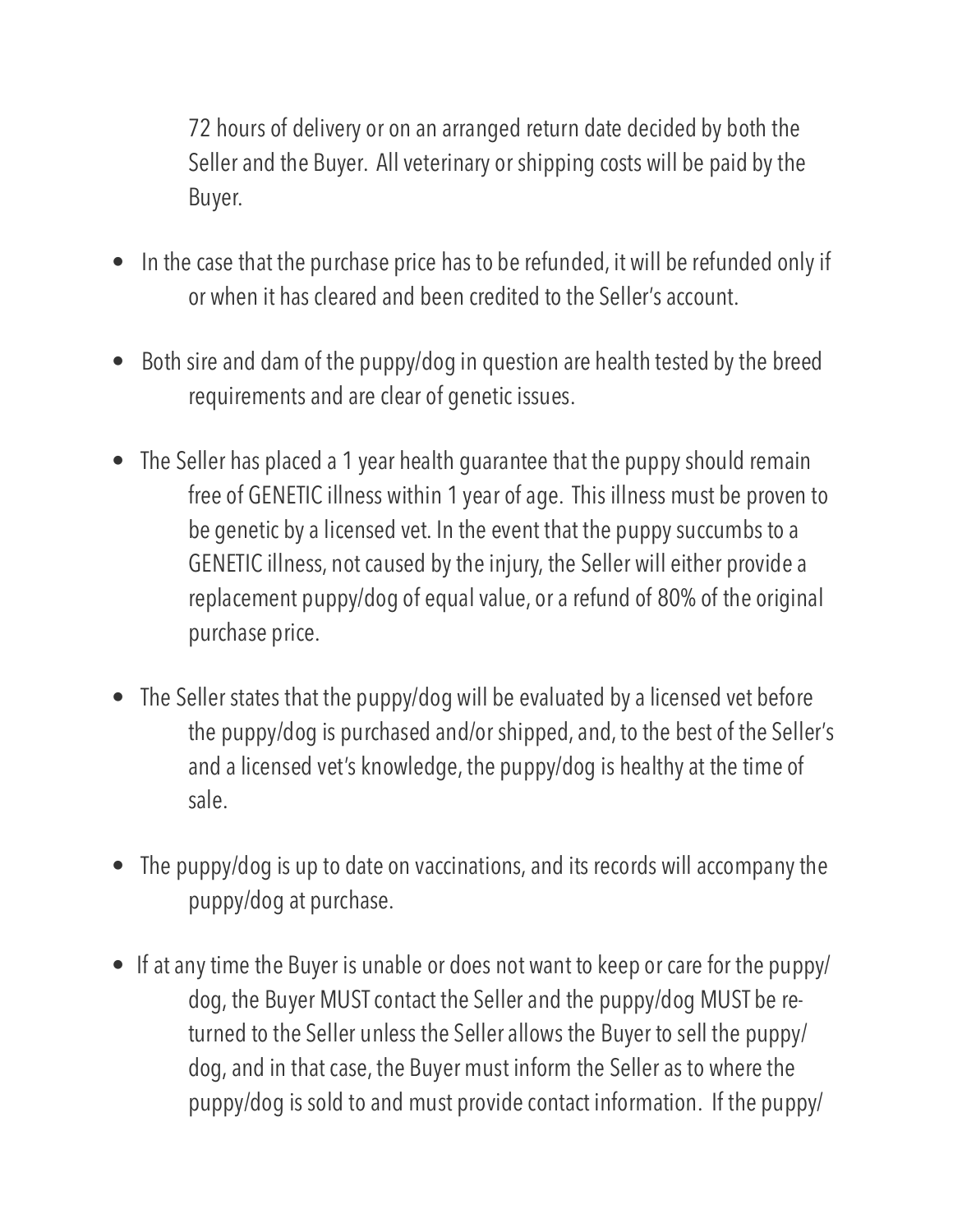dog is to be returned to the Seller, a full refund will be offered if the puppy/ dog is returned within 2 weeks of purchase and a vet check (paid for by the Buyer) must be preformed. All costs associated with transportation of the puppy/dog durning its return to the Seller will be at the Seller's expense. If the puppy/dog is returned within 6 months of purchase, 50% of purchase price will be refunded by the Seller, and all costs associated with transportation of the puppy/dog during its return to the Seller will be at the Seller's expense. If the puppy/dog is returned 6 months after purchase, no refund will be offered unless otherwise stated by the Seller, but the dog MUST still be returned to the Seller unless otherwise stated, and all costs associated with transportation of the puppy/dog during its return to the Seller will be at the Seller's expense. Please note that this agreement is separate than the agreement regarding refunds for the heath guarantee.

- The Seller in no way guarantees that this puppy/dog shall win in conformation and/or performance events.
- The Seller agrees to provide advice and information on showing, training, care, and any other questions the Buyer has to the best of her ability.
- If the Seller determines that the puppy/dog is not being suitably cared for or that it has been mentally or physically mistreated, the Seller will take legal action against the Buyer and will have the puppy/dog taken from the Buyer by any means necessary.
- The Buyer agrees to maintain the puppy/dog's health with yearly vaccinations as specified by their veterinarian.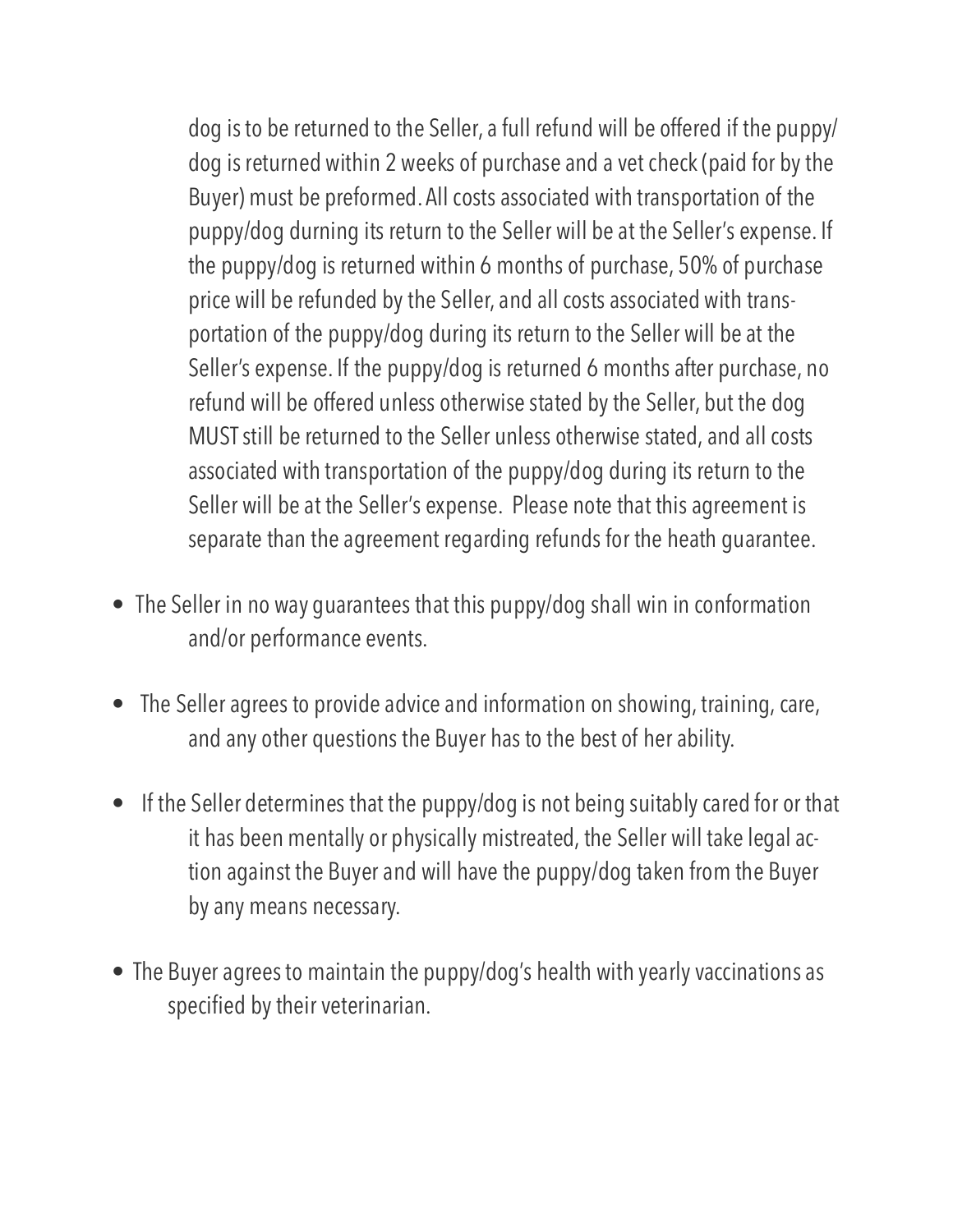- Should the puppy/dog become ill or unsound, any and all costs of treatment will be the responsibility of the Buyer.
- The Buyer agrees to keep the puppy/dog in appropriate lean weight so as to maximize the puppy/dog's soundness and longevity.
- The Buyer agrees to feed only the best quality kibble and/or raw diet that the Buyer can afford. The Seller recommends Inukshuk and/or a raw diet for optimal health of the puppy/dog.
- The Buyer agrees to keep the Seller updated on the puppy/dog's progress and condition by way of photos and videos if the Seller asks for them.
- Buyer acknowledges that training, and proper feeding are necessary to produce a competitive Belgian Malinois in conformation and performance events, and that this care and training is his/her responsibility.
- Buyer agrees that the puppy/dog will NOT be breed before two years of age and after the minimum amount of health tests are performed on the puppy/ dog; these health tests are OFA hip and elbows. The Seller would like be notified of breeding plans before the puppy/dog is bred.
- Buyer agrees to wait until the age of 18 months (or a time decided by both Seller and Buyer) before the reproductive organs of the puppy/dog are removed if the Buyer wishes to do so.

Signature of Buyer: